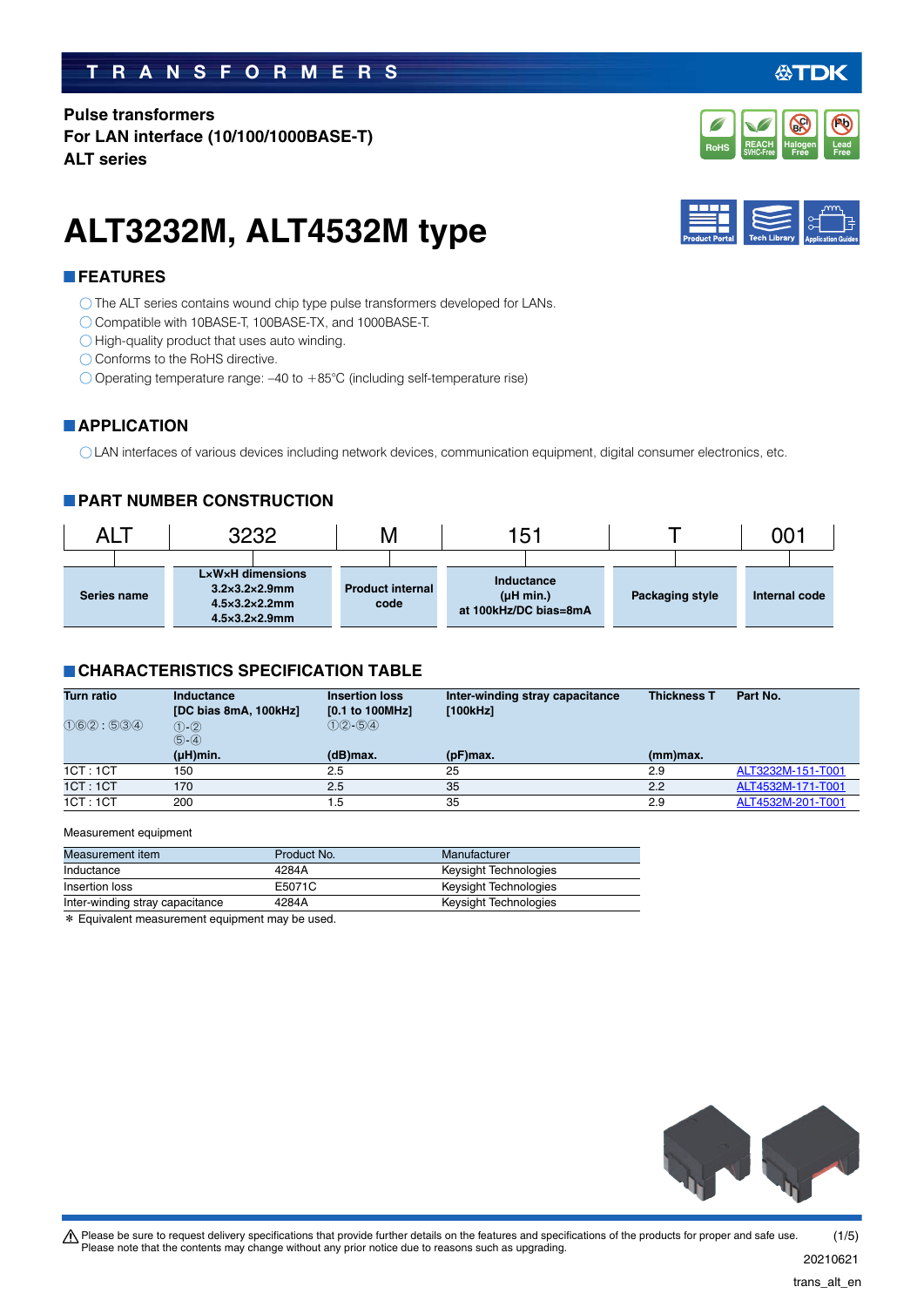## **ALT3232M, ALT4532M type**

#### **INSERTION LOSS VS. FREQUENCY CHARACTERISTICS**

#### **ALT3232M type**



Measurement equipment

| Product No. | Manufacturer          |
|-------------|-----------------------|
| E5071C      | Keysight Technologies |

\* Equivalent measurement equipment may be used.

#### **ALT4532M type**



| Product No. | Manufacturer          |  |
|-------------|-----------------------|--|
| E5071C      | Keysight Technologies |  |
|             |                       |  |

\* Equivalent measurement equipment may be used.

Please be sure to request delivery specifications that provide further details on the features and specifications of the products for proper and safe use.<br>Please note that the contents may change without any prior notice d (2/5)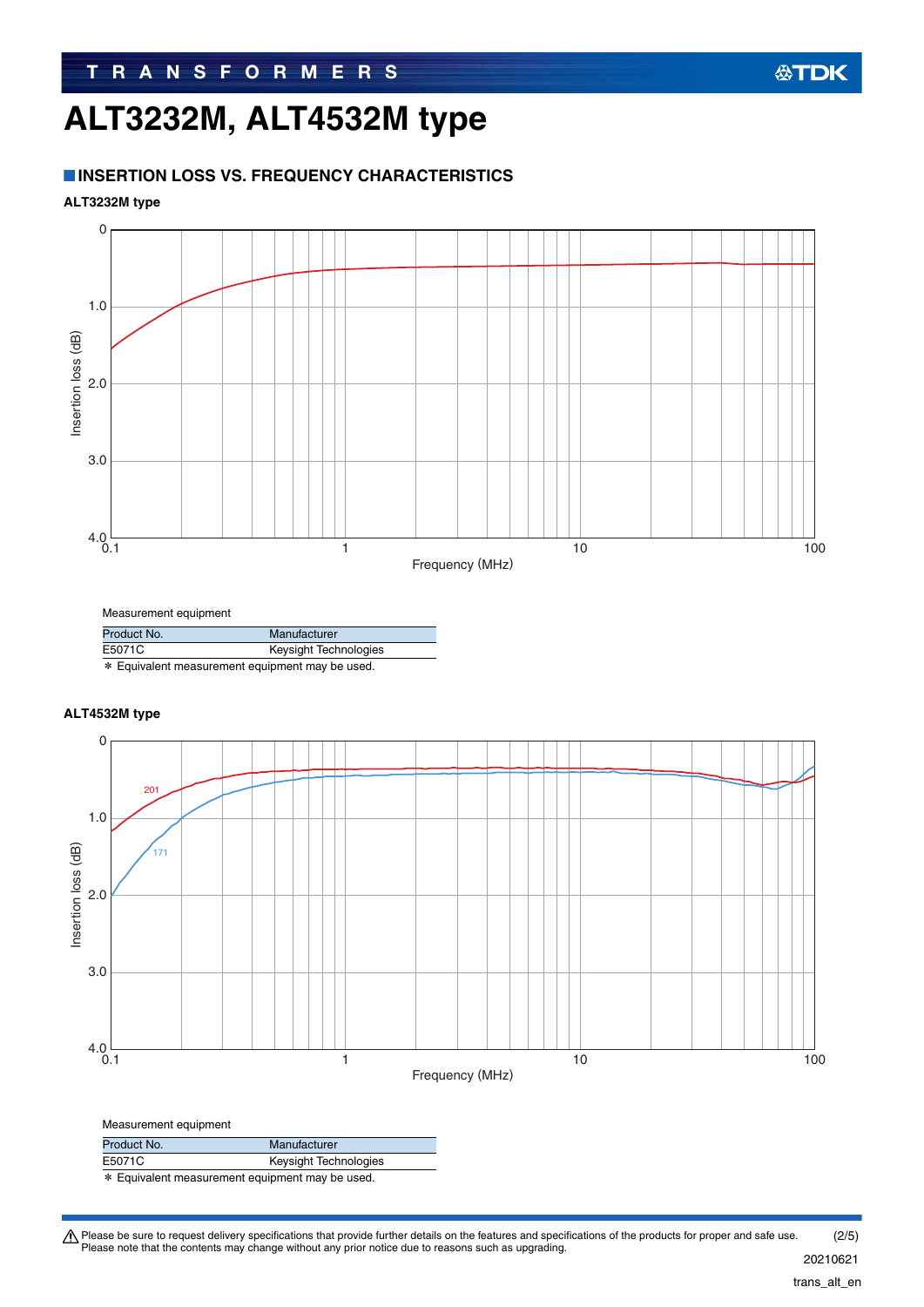# **ALT3232M, ALT4532M type**

#### **SHAPE & DIMENSIONS**

#### **ALT3232M ALT4532M**



3.2±0.2  $4.5 \pm 0.2$ 1 2 3  $\vdash$ T∗



(0.4)

6

5 4

Dimensions in mm

 $(0.9)$ 

#### **RECOMMENDED LAND PATTERN**



Dimensions in mm

| Part No.        |      | Б   |      |
|-----------------|------|-----|------|
| <b>ALT3232M</b> | 0.9  | 1.0 | 0.41 |
| ALT4532M-171    | 1.39 | 12  | 0.5  |
| ALT4532M-201    | 1.39 | 19  | 0.5  |



There is no directivity.

#### **RECOMMENDED REFLOW PROFILE**



\*When mounting the product, use our recommended reflow profile described above.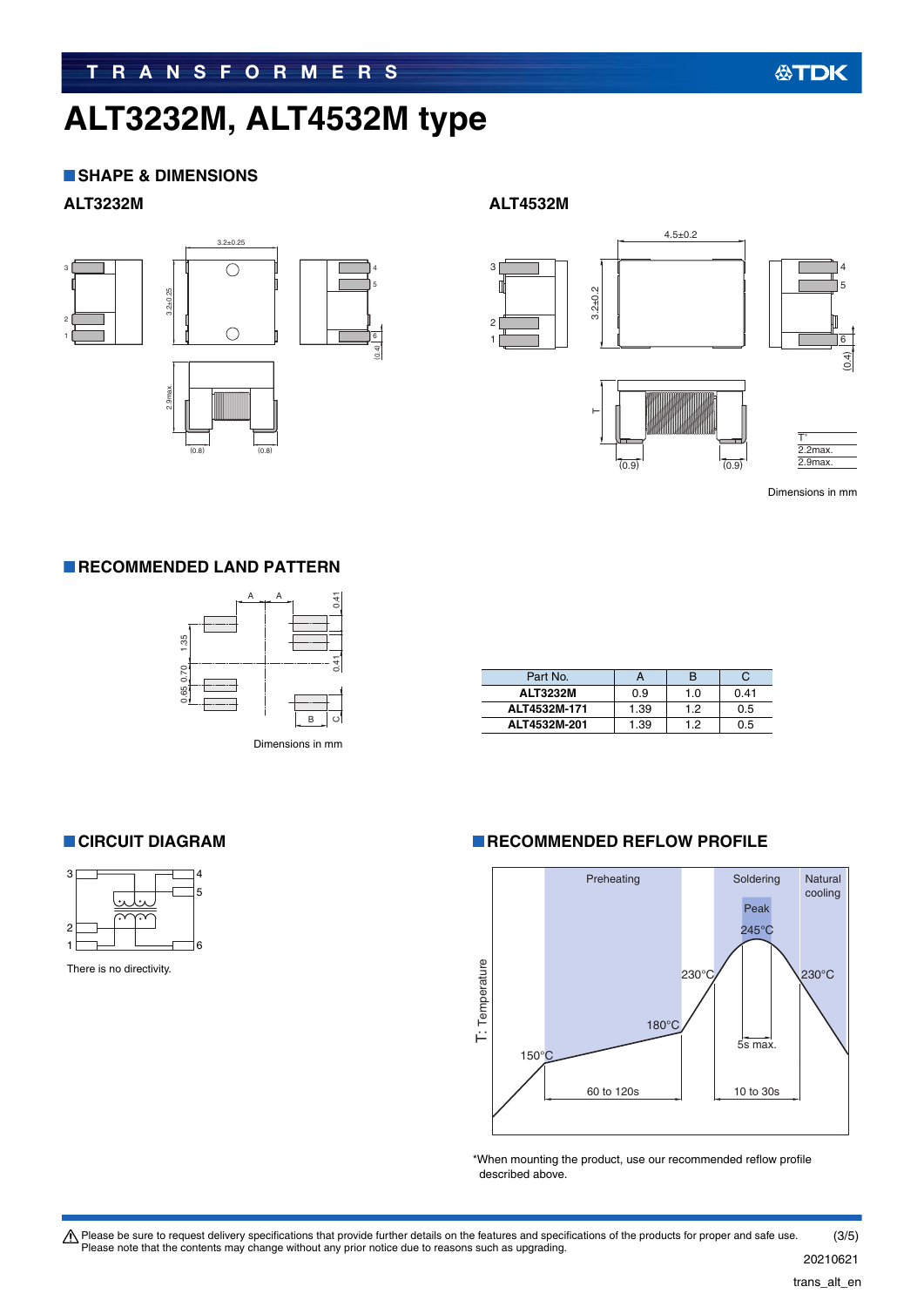# **ALT3232M, ALT4532M type**

#### **PACKAGING STYLE**

**REEL DIMENSIONS**



13.5±0.5

Dimensions in mm

#### **TAPE DIMENSIONS ALT3232M ALT4532M**



Dimensions in mm

| <b>Type</b>     |        |        |        |
|-----------------|--------|--------|--------|
| <b>ALT3232M</b> | (3.55) | (3.55) | (3.0)  |
| ALT4532M-171    | (3.6)  | (4.9)  | (3.05) |
| ALT4532M-201    | (3.6)  | (4.9)  | (3.05) |

#### **PACKAGE QUANTITY**

| Package quantity | 2,000 pcs/reel |
|------------------|----------------|
|                  |                |

#### **OPERATING TEMPERATURE RANGE, PRODUCT WEIGHT**

|                 | Temperature range      | Individual weight     |      |
|-----------------|------------------------|-----------------------|------|
| Part No.        | Operating temperature* | Storage temperature** |      |
|                 | (°C)                   | (°C)                  | (mg) |
| <b>ALT3232M</b> | $-40$ to $+85$         | $-40$ to $+85$        | 120  |
| ALT4532M-171    | $-40$ to $+85$         | $-40$ to $+85$        | 110  |
| ALT4532M-201    | $-40$ to $+85$         | $-40$ to $+85$        | 160  |

Operating temperature range includes self-temperature rise.

\*\* The storage temperature range is for after the assembly.